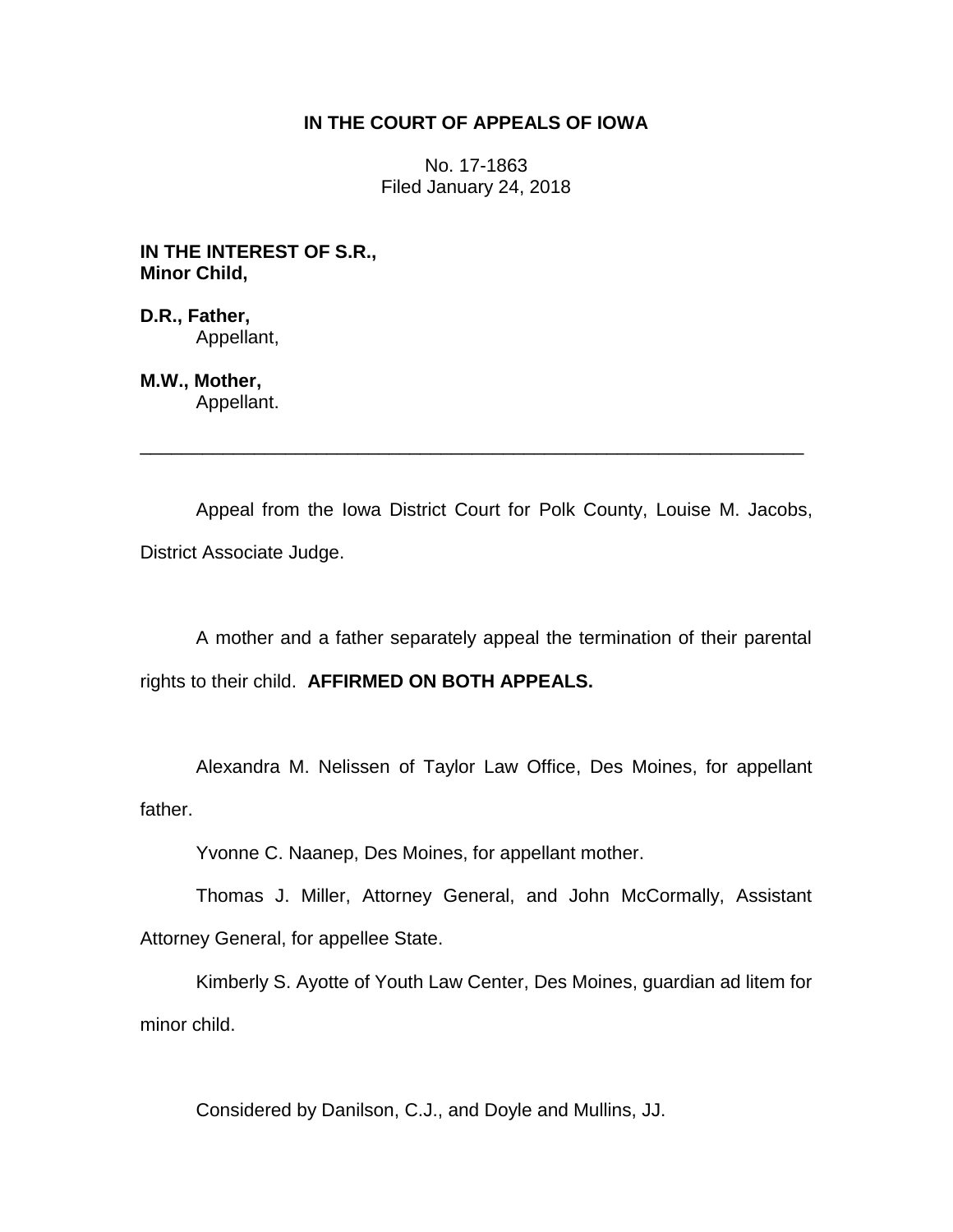## **DOYLE, Judge.**

A mother and a father separately appeal the termination of their parental rights to their child. Both contend there is insufficient evidence demonstrating the statutory grounds for termination. In addition, each alleges that termination is contrary to the child's best interests and argues termination should be avoided under one of the statutory exceptions. Our review is de novo. *See In re A.M*., 843 N.W.2d 100, 110 (Iowa 2014).

The child became involved with the Iowa Department of Human Services (DHS) following a December 2016 birth. The DHS was already involved with the child's half-sister, who was abused when the mother left her with inappropriate caregivers. The child's father is incarcerated and a registered sex offender. Due to these circumstances, the juvenile court ordered the child's removal from the home when the child was two days old. The child has remained in out-of-home placements since the initial removal.

In January 2017, the juvenile court entered an order adjudicating the child to be in need of assistance (CINA) pursuant to Iowa Code section 232.2(6)(c)(2) (defining a CINA as a child who is imminently likely to suffer harmful effects as a result of the failure of the child's parent to exercise a reasonable degree of care in supervising the child) and (n) (defining a CINA as a child whose parent's mental capacity or condition, imprisonment, or drug or alcohol abuse results in the child not receiving adequate care) (2017). The State filed a petition to terminate parental rights in September 2017. Following an October 2017 termination hearing, the juvenile court entered an order terminating both the mother's and the father's parental rights.

2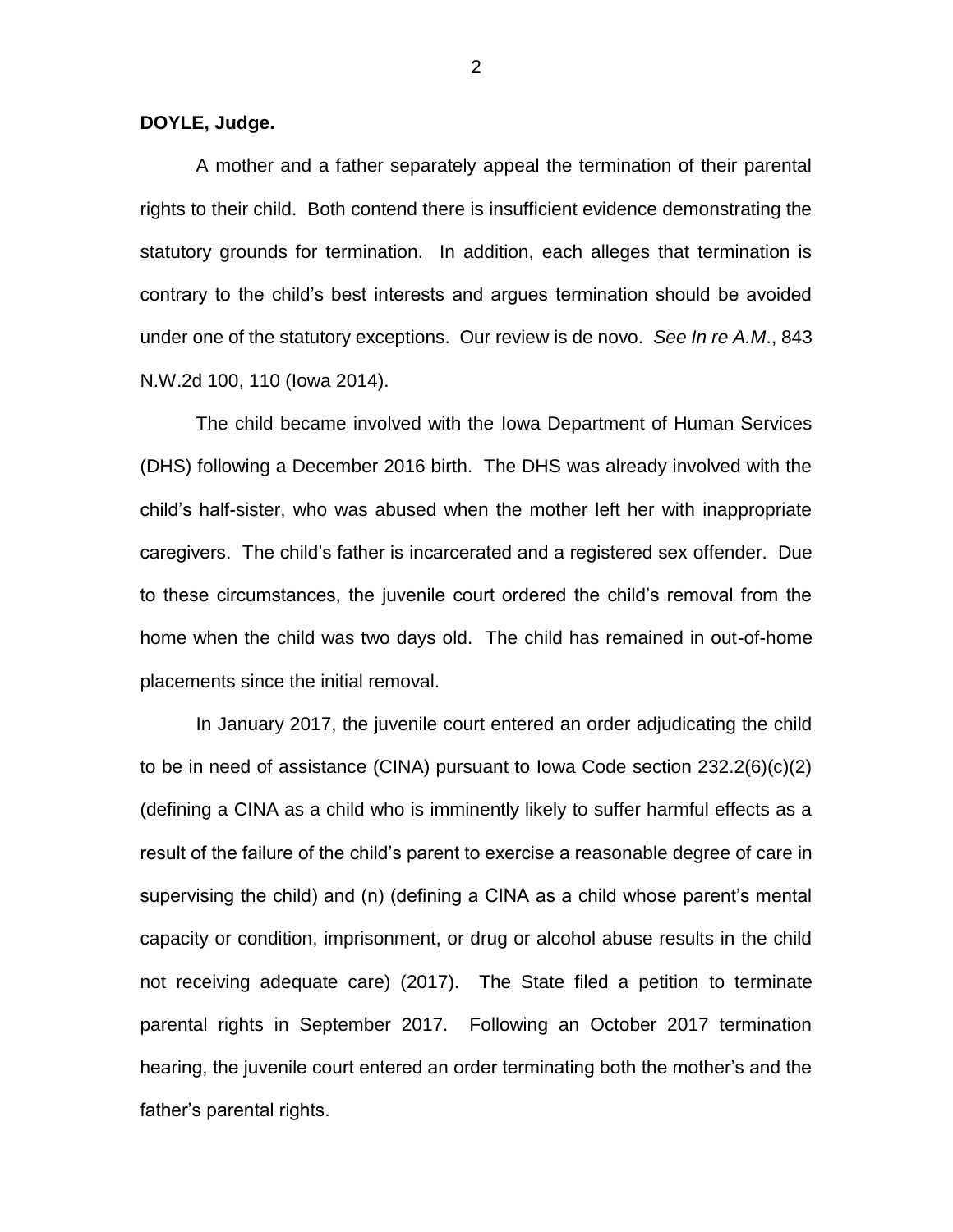The juvenile court terminated both the mother's and the father's parental rights under lowa Code section  $232.116(1)$ (h).<sup>1</sup> The court may terminate parental rights under this section where clear and convincing evidence establishes the following:

(1) The child is three years of age or younger.

(2) The child has been adjudicated a child in need of assistance pursuant to section 232.96.

(3) The child has been removed from the physical custody of the child's parents for at least six months of the last twelve months, or for the last six consecutive months and any trial period at home has been less than thirty days.

(4) There is clear and convincing evidence that the child cannot be returned to the custody of the child's parents as provided in section 232.102 at the present time.

Iowa Code § 232.116(1)(h). There is no dispute considering the proof establishing the first three elements of section 232.116(1)(h). Instead, both the mother and the father argue there is insufficient evidence to show the child cannot be returned to their custody at the present time.

Although both parents selectively cite the record to allege there were no concerns about their ability to parent the child, neither asserts that they were able to resume care of the child at the time of the termination hearing. *See In re D.W.*, 791 N.W.2d 703, 707 (Iowa 2010) (stating that "at the present time" means "at the time of the termination hearing"). The father was clearly unable to care for the child at the time of the termination hearing as he remained incarcerated. There

 $\overline{a}$ 

<sup>&</sup>lt;sup>1</sup> The court also terminated the mother's parental rights under section 232.116(1)(g), but we may affirm the termination order where clear and convincing evidence supports one of the grounds alleged. Because the evidence supports terminating the mother's parental rights under section 232.116(1)(h), we need not consider termination under section 232.116(1)(g) as a separate ground to support the juvenile court's order. *See In re S.R.*, 600 N.W.2d 63, 64 (Iowa Ct. App. 1999).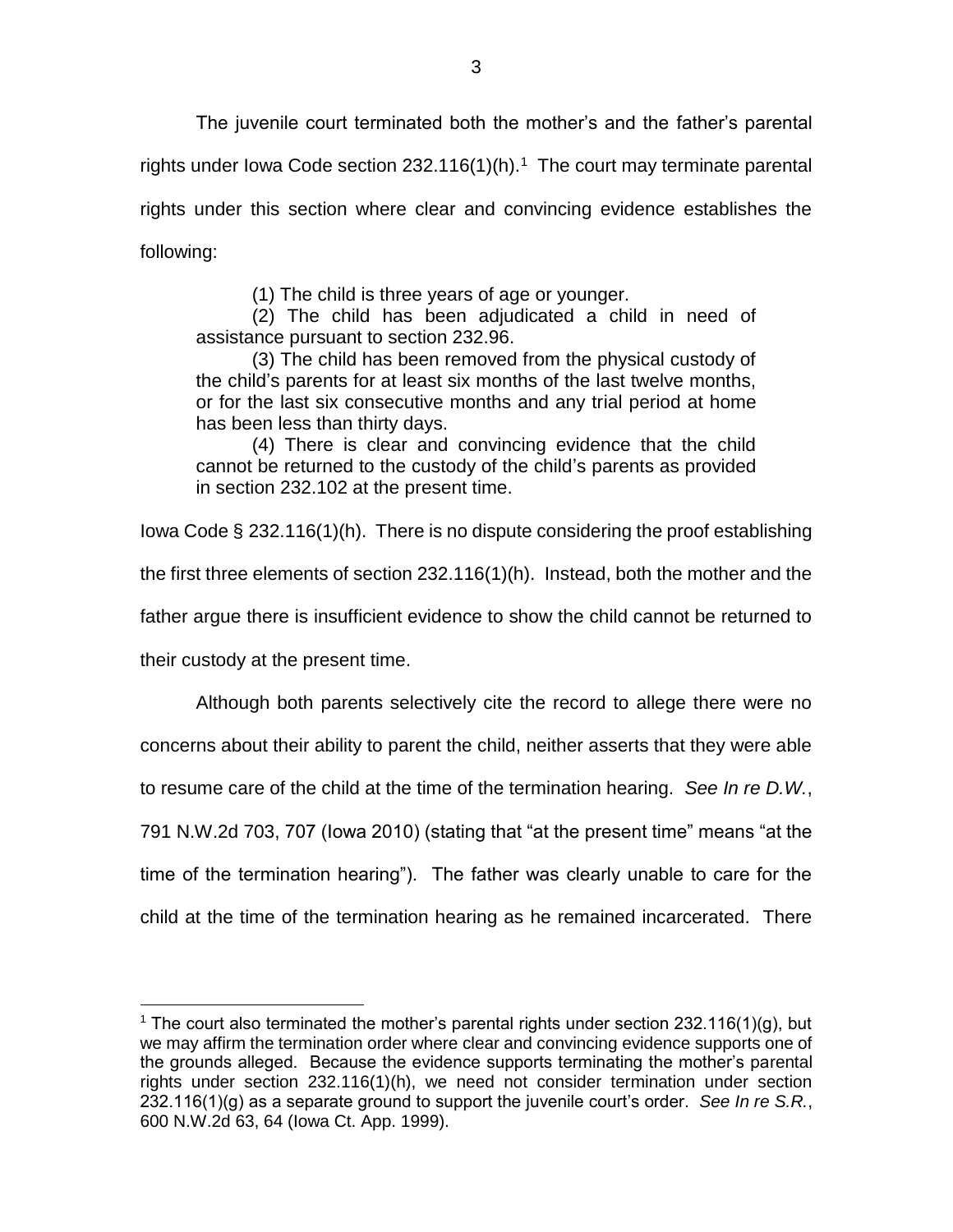were a plethora of concerns about the mother's abilities to provide for the child's care, but she denied any deficiencies and refused to participate in the services the DHS provided to assist her. In addition, the mother chose to marry the father after the CINA adjudication, in spite of his multiple convictions for sexual offenses against minors, stating, "I know he didn't do it." The mother's choice demonstrates her inability to protect the child from harm.

Both parents also allege the State failed to prove termination is in the child's best interests. The father argues that termination prohibits the child from establishing "important and vital connections with appropriate biological relatives" and deprives the child "of unique important cultural opportunities." The mother claims termination is not in the child's best interests due to the closeness of her bond to the child.

In considering a child's best interests, we note that the need for a permanent home is of primary importance. *See In re J.E*., 723 N.W.2d 793, 802 (Iowa 2006) (Cady, J., concurring specially) (noting the "defining elements in a child's best interest" are the child's safety and "need for a permanent home"). Although the law requires a "full measure of patience with troubled parents who attempt to remedy a lack of parenting skills," this patience has been built into the statutory scheme of chapter 232. *In re C.B.*, 611 N.W.2d 489, 494 (Iowa 2000). Once the grounds for termination exist, time is of the essence. *See In re A.C*., 415 N.W.2d 609, 614 (Iowa 1987).

The child was removed from the parents' care at birth. The child has no relationship with the father, and the mother's visits with the child remained supervised at the time of the termination hearing. Although preserving the parent-

4